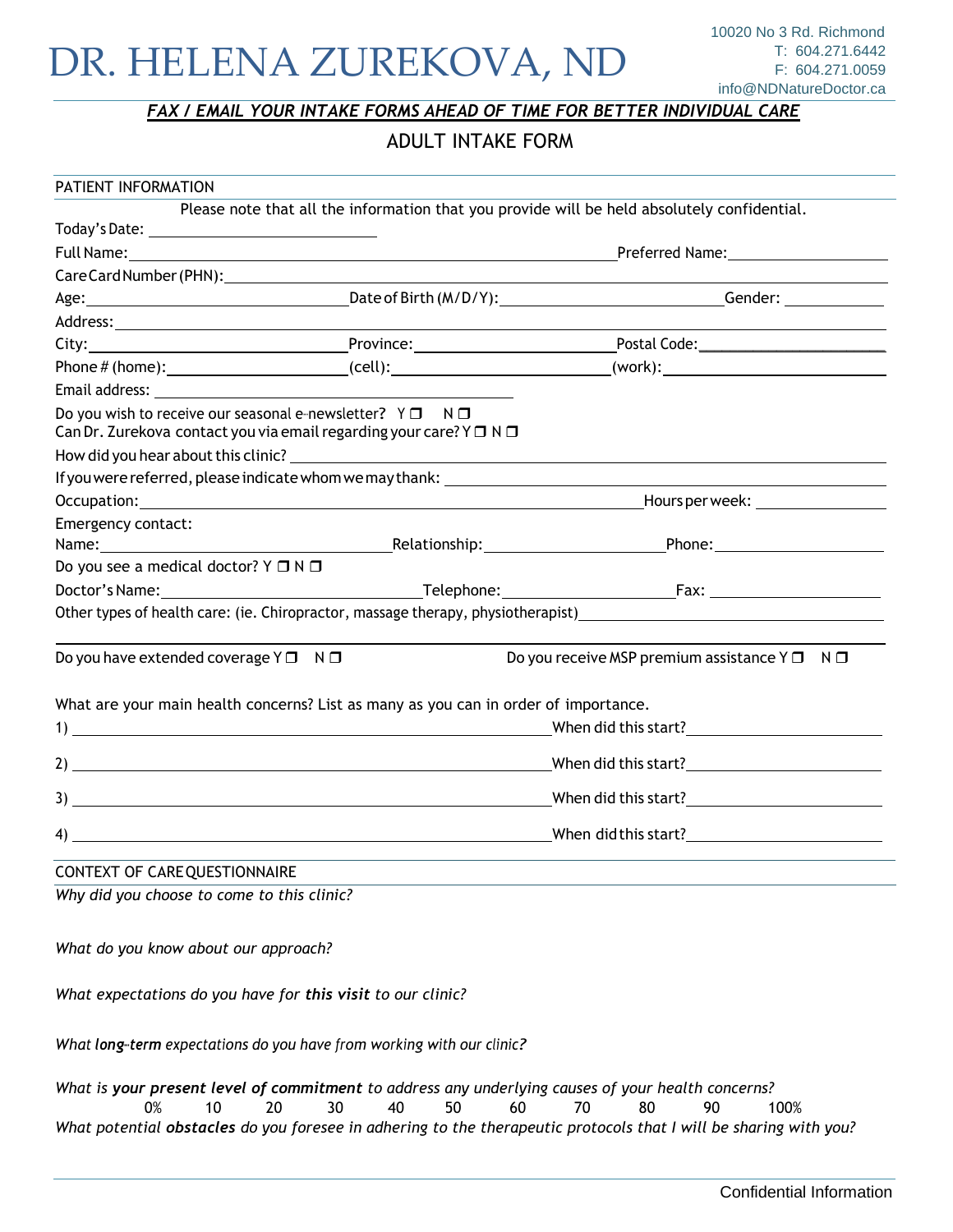|                                                                                                                         |                       | <b>HEALTH HISTORY INFORMATION</b>                                                                                                                                                                                              |                 |            |                                    |                                              |            |                                                 |
|-------------------------------------------------------------------------------------------------------------------------|-----------------------|--------------------------------------------------------------------------------------------------------------------------------------------------------------------------------------------------------------------------------|-----------------|------------|------------------------------------|----------------------------------------------|------------|-------------------------------------------------|
|                                                                                                                         | <b>FAMILY HISTORY</b> |                                                                                                                                                                                                                                |                 |            |                                    |                                              |            |                                                 |
| Does anyone in your family have a history of any of the following? Note maternal (M) or paternal (P) side of the family |                       |                                                                                                                                                                                                                                |                 |            |                                    |                                              |            |                                                 |
| M⊡                                                                                                                      | $P\square$            | Cancer                                                                                                                                                                                                                         | $MD$ $P\square$ |            | Arthritis                          | M□                                           | P⊟         | Asthma                                          |
| MO                                                                                                                      | P⊟                    | <b>Diabetes</b>                                                                                                                                                                                                                | M□              | P⊟         | Kidney disease                     | M□                                           | $P\square$ | Epilepsy                                        |
| M⊡                                                                                                                      | P⊟.                   | Heart disease                                                                                                                                                                                                                  | M⊡.             | PO.        | Liver disease                      | M⊡                                           | P⊟         | Anxiety/Depression                              |
| $M\Box$                                                                                                                 | P□                    | High blood pressure                                                                                                                                                                                                            | M⊡              | $P\square$ | Anemia                             | M⊡ I                                         | P⊟         | <b>Eating Disorder</b>                          |
| M⊡                                                                                                                      | P⊡.                   | Stroke                                                                                                                                                                                                                         | M⊡.             | $P\square$ | Autoimmune                         | M□                                           | PO.        | Addiction                                       |
| MO                                                                                                                      | $P\square$            | Glaucoma                                                                                                                                                                                                                       | $MD$ $P\square$ |            | Thyroid disease                    | $MD$ $P\square$                              |            | Neurological disorder                           |
| $M\Box$                                                                                                                 | P⊟                    | Osteoporosis                                                                                                                                                                                                                   |                 |            | $M \Box$ P $\Box$ Allergies/ Hives | MO PO                                        |            | Skin disorder                                   |
|                                                                                                                         |                       |                                                                                                                                                                                                                                |                 |            |                                    |                                              |            |                                                 |
|                                                                                                                         |                       |                                                                                                                                                                                                                                |                 |            |                                    |                                              |            |                                                 |
|                                                                                                                         |                       | PAST MEDICAL HISTORY                                                                                                                                                                                                           |                 |            |                                    |                                              |            |                                                 |
|                                                                                                                         |                       |                                                                                                                                                                                                                                |                 |            |                                    |                                              |            |                                                 |
| □                                                                                                                       |                       | Please check if you had any of the following as a child:<br>Rheumatic fever<br>Diphtheria<br>$\Box$                                                                                                                            | $\Box$          |            | Scarlet fever                      | German Measles<br>Ω.                         |            |                                                 |
| Π.                                                                                                                      | Measles               | $\Box$<br>Mumps                                                                                                                                                                                                                |                 | $\Box$     | Chicken pox                        |                                              |            |                                                 |
|                                                                                                                         |                       |                                                                                                                                                                                                                                |                 |            |                                    |                                              |            |                                                 |
|                                                                                                                         | <b>VACCINATIONS</b>   |                                                                                                                                                                                                                                |                 |            |                                    |                                              |            |                                                 |
|                                                                                                                         |                       | Have you received all scheduled vaccinations? $Y \Box \neg N \Box$                                                                                                                                                             |                 |            |                                    |                                              |            |                                                 |
|                                                                                                                         |                       | If no, please specify which you have had:                                                                                                                                                                                      |                 |            |                                    |                                              |            |                                                 |
| П.<br>П.                                                                                                                | Polio                 | MMR (Measles/Mumps/Rubella)<br>$\Box$<br>Tetanus Shot □ Hepatitis A                                                                                                                                                            |                 |            |                                    | Pertussis<br>$\Box$<br>Hepatitis B<br>$\Box$ |            | Diphtheria<br>$\Box$<br>Other: ________________ |
|                                                                                                                         |                       |                                                                                                                                                                                                                                |                 |            |                                    |                                              |            |                                                 |
|                                                                                                                         |                       | HOSPITALIZATIONS/SURGERY/IMAGING                                                                                                                                                                                               |                 |            |                                    |                                              |            |                                                 |
|                                                                                                                         |                       | What hospitalizations, surgeries, significant trauma, diagnostic testing (X-ray, CAT scan, MRI, EEG, EKG, etc) have you had?                                                                                                   |                 |            |                                    |                                              |            |                                                 |
|                                                                                                                         |                       |                                                                                                                                                                                                                                |                 |            |                                    |                                              |            |                                                 |
|                                                                                                                         |                       |                                                                                                                                                                                                                                |                 |            |                                    |                                              |            |                                                 |
|                                                                                                                         |                       |                                                                                                                                                                                                                                |                 |            |                                    |                                              |            |                                                 |
|                                                                                                                         |                       | Major accidents/trauma (fall, motor vehicle accident, loss of loved one, etc.)                                                                                                                                                 |                 |            |                                    |                                              |            |                                                 |
|                                                                                                                         |                       |                                                                                                                                                                                                                                |                 |            |                                    |                                              |            |                                                 |
|                                                                                                                         |                       | <b>CURRENT MEDICAL INFORMATION</b>                                                                                                                                                                                             |                 |            |                                    |                                              |            |                                                 |
|                                                                                                                         |                       |                                                                                                                                                                                                                                |                 |            |                                    |                                              |            |                                                 |
|                                                                                                                         |                       |                                                                                                                                                                                                                                |                 |            |                                    |                                              |            |                                                 |
|                                                                                                                         |                       |                                                                                                                                                                                                                                |                 |            |                                    |                                              |            |                                                 |
|                                                                                                                         |                       | ALLERGIES/SENSITIVITIES                                                                                                                                                                                                        |                 |            |                                    |                                              |            |                                                 |
|                                                                                                                         |                       |                                                                                                                                                                                                                                |                 |            |                                    |                                              |            |                                                 |
|                                                                                                                         |                       |                                                                                                                                                                                                                                |                 |            |                                    |                                              |            |                                                 |
|                                                                                                                         |                       | Any environmental, chemical or other? Any and the control of the control of the control of the control of the control of the control of the control of the control of the control of the control of the control of the control |                 |            |                                    |                                              |            |                                                 |
|                                                                                                                         |                       |                                                                                                                                                                                                                                |                 |            |                                    |                                              |            |                                                 |
|                                                                                                                         |                       | CURRENTMEDICATIONSORSUPPLEMENTS Please list any prescription medications, over the counter medications, or                                                                                                                     |                 |            |                                    |                                              |            |                                                 |
|                                                                                                                         |                       | supplements (vitamins, minerals, herbal formulas, homeopathics, ) you are taking.                                                                                                                                              |                 |            |                                    |                                              |            |                                                 |
|                                                                                                                         |                       |                                                                                                                                                                                                                                |                 |            |                                    |                                              |            |                                                 |
|                                                                                                                         |                       |                                                                                                                                                                                                                                |                 |            |                                    | dose: start date: start date:                |            |                                                 |
|                                                                                                                         |                       | 3)                                                                                                                                                                                                                             |                 |            |                                    |                                              |            |                                                 |

| 4) | ---- | ----<br>714         |  |
|----|------|---------------------|--|
| 5) | .    | ----<br>паге<br>uu. |  |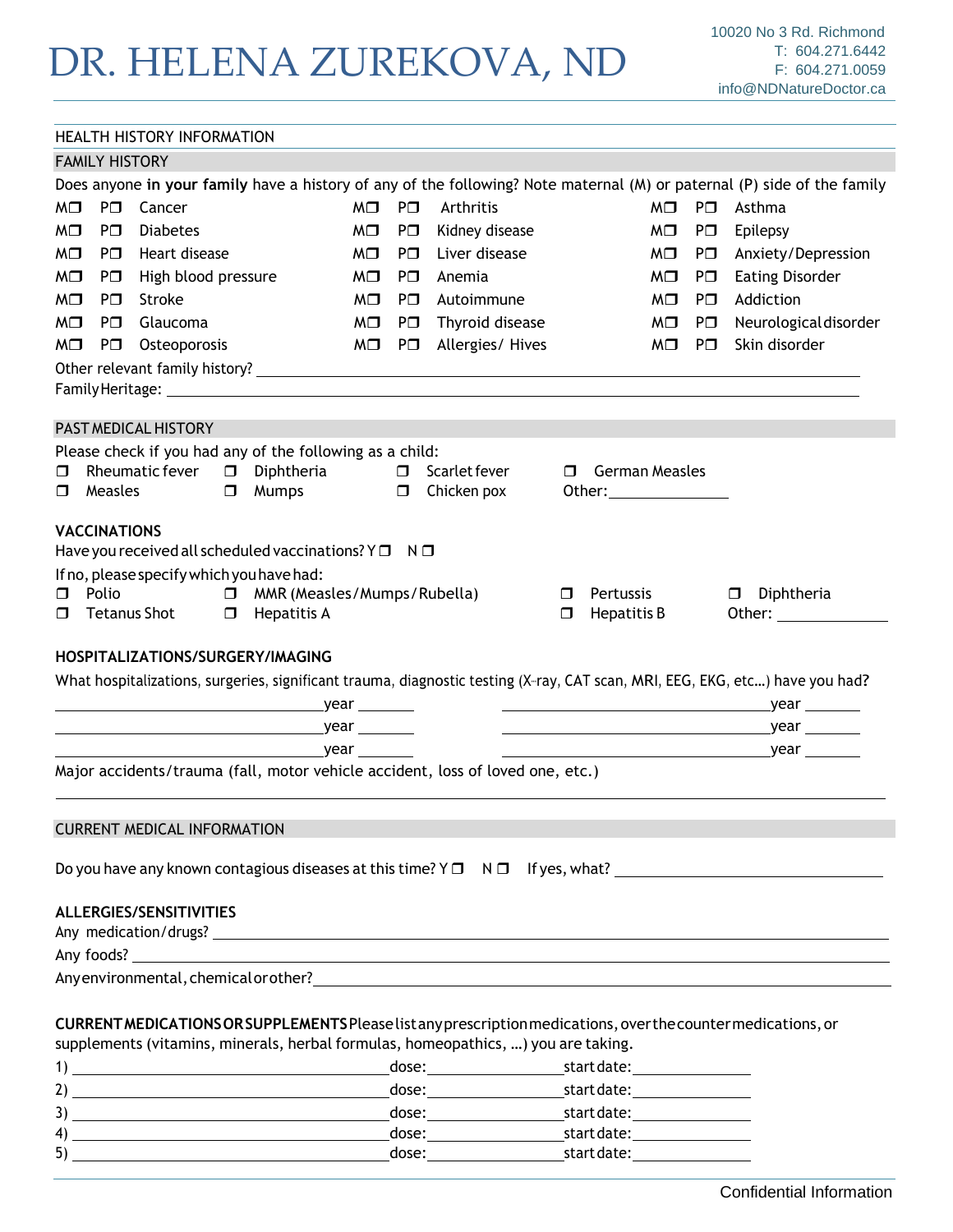### GENERAL HEALTH HISTORY Height: Weight: Weight: Weight one year ago: Weight: Energy level 1-10: When during the day is your energy the best? Worst? Worst? Worst? Worst? West? Level of stress: 1-10 Main cause? Main interests and hobbies: Exercise: Y N If so, what kind and how often:

### **TYPICAL FOOD INTAKE**

**GENERAL** 

| Are you or have you ever been on a restricted diet? If so, what kind? ______________________________ |
|------------------------------------------------------------------------------------------------------|

Alcohol consumption:  $\Box$  None  $\Box$  Once a month  $\Box$  Once a week  $\Box$  Every day  $\Box$  Multiple times a day Caffeine consumption:  $\Box$  None  $\Box$  Once a month  $\Box$  Once a week  $\Box$  Every day  $\Box$  Multiple times a day

#### **PLEASE CHECK IF THE FOLLOWING IS A CURRENT OR RECURRING SYMPTOM:**

|        | Hours of sleep?<br>Awake rested? $Y \Box N \Box$<br>I sleep primarily on: |                      |                           | Spend time outside?<br>Do you eatout often? |        | YΠ<br>$N$ $\square$<br>ΥO<br>$N$ $\Box$ |
|--------|---------------------------------------------------------------------------|----------------------|---------------------------|---------------------------------------------|--------|-----------------------------------------|
|        | my back $\square$<br>my side $\square$                                    | my stomach $\square$ |                           | Cravings?                                   |        | ΥO<br>$N$ $\Box$                        |
|        |                                                                           |                      |                           | Do you eat refined sugar?                   |        | ΥO<br>$N$ $\Box$                        |
|        | Have supportive relationship?                                             | YO                   | $N$ $\square$             | Do you add salt to your food?               |        | $N$ $\Box$<br>Y □                       |
|        | Treated for addiction/dependence?                                         | YΟ                   | $N$ $\Box$                | Toxic exposure (at home or work)?           |        | YΠ<br>$N$ $\Box$                        |
|        | Use tobacco currently or in past?                                         | ΥO                   | $N$ $\Box$                |                                             |        |                                         |
|        | Do you enjoyyour work?                                                    | ΥO                   | $N$ $\Box$                | How many root canals do you have?           |        |                                         |
|        | Take vacations?                                                           | YΠ                   | $N$ $\Box$                |                                             |        |                                         |
|        | <b>IMMUNE</b>                                                             |                      |                           |                                             |        |                                         |
| ◘      | <b>Reactions to immunizations</b>                                         | $\Box$               | Chronic fatigue syndrome  |                                             | □      | Chills                                  |
| $\Box$ | Chronically swollen glands                                                | ◘                    | Night sweats              |                                             | ⊓      | Fever                                   |
| $\Box$ | Slow wound healing                                                        | $\Box$               | Chronic infections        |                                             | □      | Frequent cold/flu                       |
|        | <b>SKIN/HAIR</b>                                                          |                      |                           |                                             |        |                                         |
| ◘      | Rashes                                                                    | $\Box$               | Eczema                    |                                             | ◘      | Perpetual hair loss                     |
| □      | Acne/boils                                                                | □                    | Hives/Itching             |                                             | $\Box$ | Dandruff                                |
| ◘      | Change in skincolor/texture                                               | $\Box$               | Recent moles              |                                             | ◘      | Sweat easily                            |
|        | HEAD, EYES, EARS, NOSE, THROAT                                            |                      |                           |                                             |        |                                         |
| ◘      | Recent change in vision                                                   | $\Box$               | Headaches/migraines       |                                             | □      | Pain or stiffness in neck               |
| $\Box$ | Cataracts                                                                 | $\Box$               | Head injury               |                                             | $\Box$ | Frequent sore throat                    |
| $\Box$ | Glaucoma                                                                  | ◘                    | Jaw or TMJ problems       |                                             | $\Box$ | Sores on tongue or lips                 |
| $\Box$ | Spots in vision                                                           | □                    | Sinus problems/congestion |                                             | $\Box$ | Hoarseness                              |
| ◘      | Redness or itching of eyes                                                | ⊓                    | Nose bleeds               |                                             | $\Box$ | Teeth grinding                          |
| $\Box$ | Eye pain, tearing or dryness                                              | ▢                    | Hay fever                 |                                             | $\Box$ | Gum problems                            |
| $\Box$ | Loss of hearing                                                           | $\Box$               | Loss of smell             |                                             | $\Box$ | <b>Dental cavities</b>                  |
| $\Box$ | <b>Ringing in ears</b>                                                    | ◘                    | Lumps in neck             |                                             | $\Box$ | Facial pain                             |
| $\Box$ | Ear infection/pain                                                        | $\Box$               | Difficulty swallowing     |                                             | $\Box$ | Loss of sense of taste                  |
|        | <b>RESPIRATORY</b>                                                        |                      |                           |                                             |        |                                         |
| $\Box$ | Cough □Phlegm (Colour?)                                                   | $\Box$               | Shortness of breath       |                                             | □      | Emphysema                               |
| $\Box$ | Asthma                                                                    | $\Box$               | Pain inbreathing          |                                             | $\Box$ | <b>Bronchitis</b>                       |
|        | Wheezing                                                                  | $\Box$               | Coughing upblood          |                                             | $\Box$ | Tuberculosis                            |
|        |                                                                           |                      |                           |                                             |        | Confidential Information                |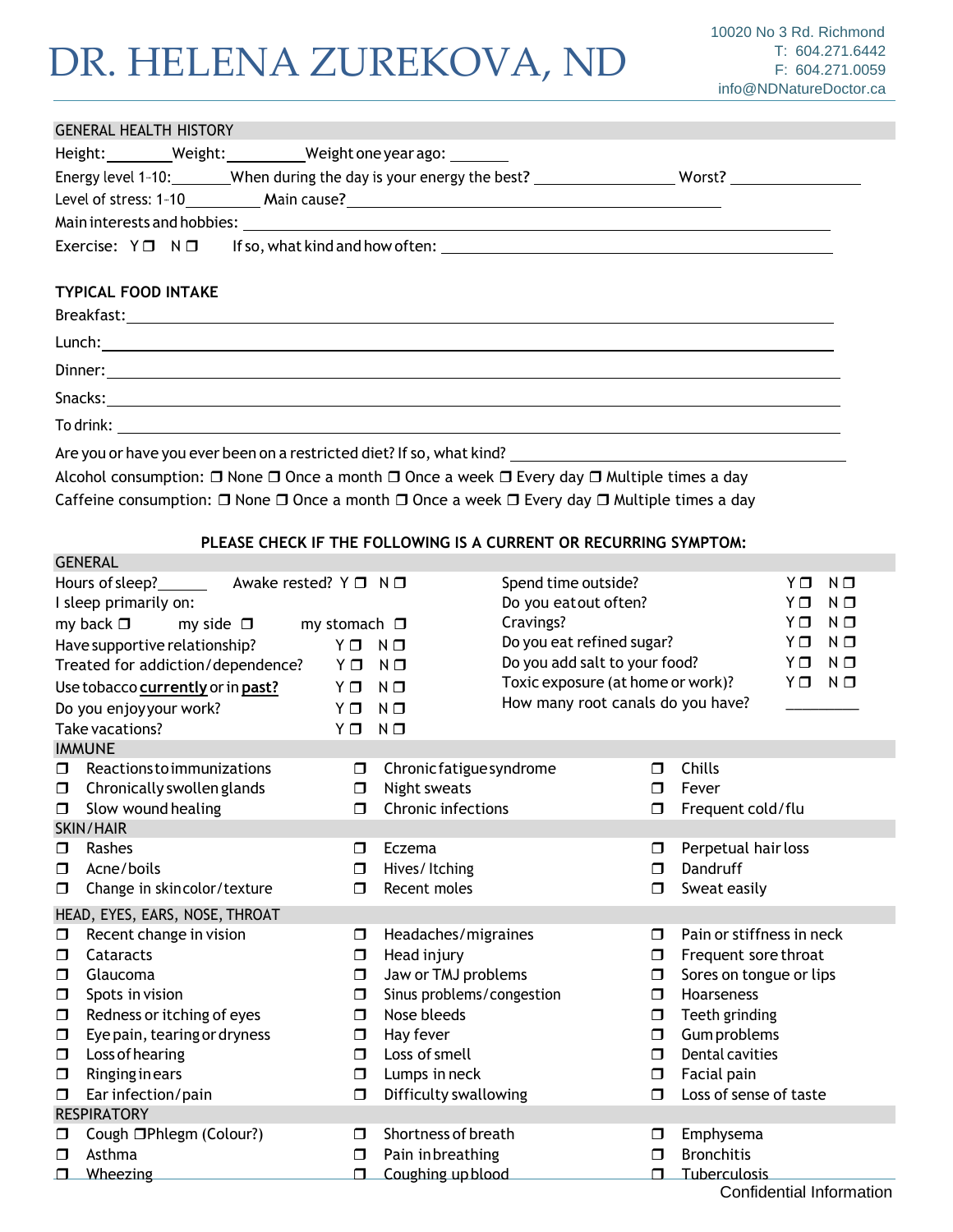| <b>HEART AND CIRCULATION</b>                                                                                                                                                                                                                                                                                                                |                                                               |                                                                                                                                                                                                                                                                                                                                                                  |                                  |                                                                                                                                                                                                                                                                                                                                                                           |
|---------------------------------------------------------------------------------------------------------------------------------------------------------------------------------------------------------------------------------------------------------------------------------------------------------------------------------------------|---------------------------------------------------------------|------------------------------------------------------------------------------------------------------------------------------------------------------------------------------------------------------------------------------------------------------------------------------------------------------------------------------------------------------------------|----------------------------------|---------------------------------------------------------------------------------------------------------------------------------------------------------------------------------------------------------------------------------------------------------------------------------------------------------------------------------------------------------------------------|
| Irregular heart beat<br>$\Box$<br>High or low blood pressure<br>$\Box$<br>Dizziness/Fainting<br>$\Box$<br>Chest pain<br>$\Box$                                                                                                                                                                                                              | $\Box$<br>$\Box$<br>□                                         | Anemia<br>Easy bleeding or bruising<br>Deep leg pain                                                                                                                                                                                                                                                                                                             | □<br>◻<br>□                      | Varicose veins<br>Blood clots/thrombosis/DVT<br>Swelling of extremities                                                                                                                                                                                                                                                                                                   |
| <b>ENDOCRINE</b>                                                                                                                                                                                                                                                                                                                            |                                                               |                                                                                                                                                                                                                                                                                                                                                                  |                                  |                                                                                                                                                                                                                                                                                                                                                                           |
| Hypothyroid<br>$\Box$<br>Hypoglycemia<br>$\Box$<br>Excessive hunger or thirst<br>$\Box$<br>DIGESTION AND ELIMINATION                                                                                                                                                                                                                        | $\Box$<br>$\Box$<br>$\Box$                                    | Fatigue<br>Heat or cold intolerance<br>Hyperthyroid                                                                                                                                                                                                                                                                                                              | $\Box$<br>$\Box$<br>□            | <b>Diabetes</b><br>Difficulty exercising<br>Goiter                                                                                                                                                                                                                                                                                                                        |
| Change in appetite/thirst<br>$\Box$<br><b>Bad breath</b><br>$\Box$<br>Nausea/vomiting<br>□<br>Ulcer<br>$\Box$<br>Gall bladder or Liver disease<br>□<br>Pancreatitis<br>0<br><b>GENITO-URINARY</b>                                                                                                                                           | $\Box$<br>$\Box$<br>$\Box$<br>$\Box$<br>$\Box$<br>$\Box$      | Heartburn<br>Abdominal pain or cramps<br>Belching or passing gas<br>Constipation<br>Diarrhea<br>Chronic laxative use                                                                                                                                                                                                                                             | $\Box$<br>$\Box$<br>$\Box$<br>0. | Bowel movement frequency:<br>Is this a change? $Y \Box$<br>$N$ $\Box$<br><b>Black stools</b><br>Blood in stools<br>Hemorrhoids<br>Rectal pain                                                                                                                                                                                                                             |
| Frequent or urgent urination<br>$\Box$<br>Inability to hold urine<br>$\Box$<br>Painful urination<br>$\Box$                                                                                                                                                                                                                                  | $\Box$<br>$\Box$<br>$\Box$                                    | Blood inurine<br>Frequent UTI's<br>Kidney stones                                                                                                                                                                                                                                                                                                                 | σ.<br>σ.                         | Sores on genitals<br>Sexually transmitted disease:<br>Which: _________________________                                                                                                                                                                                                                                                                                    |
| FEMALE REPRODUCTIVE<br>Age of first menses: _____________<br>Length of cycle: ____________days<br>Duration of menses: ___________ days<br>Are your cycles regular? □ Y □N<br>$\Box$ Painful menses<br>Heavy or excessive flow<br>$\Box$<br>Clots<br>$\Box$<br><b>PMS</b><br>0<br><b>MALE REPRODUCTIVE</b><br>Are you sexually active? □Y □N | $\Box$<br>$\Box$<br>$\Box$<br>$\Box$<br>$\Box$<br>$\Box$<br>□ | Bleeding between cycles<br>Endometriosis<br>Ovarian cysts<br>Fibroids<br>Vaginal discharge/odor<br>Date of last pap smear: __________<br>Abnormal PAP<br><b>I</b> Cervical dysplasia<br>Are you sexually active? □Y □N<br>Birth control? □ Y □ N<br>Type: _________________________<br>$\Box$ Pain during intercourse<br>□ Libido level 1-10: _______<br>Hernias | $\Box$<br>$\Box$<br>$\Box$<br>□  | <b>Difficulty conceiving</b><br>How long? _____________<br>Number of pregnancies:__________<br>Number of live births: ____________<br>Number of miscarriages: ________<br>Number of abortions:<br>Do you perform monthly self-breast<br>exams? □Y □N<br>$\Box$ Breast pain/tenderness<br>Breast lumps/nipple discharge<br>Menopausal symptoms? ______<br>Prostate disease |
| Discharge or sores<br>□<br>MENTAL/EMOTIONAL                                                                                                                                                                                                                                                                                                 | □                                                             | Testicular masses or pain                                                                                                                                                                                                                                                                                                                                        | ◻                                | Impotence                                                                                                                                                                                                                                                                                                                                                                 |
| Treated for emotional problem<br>□<br>Depression<br>$\Box$<br>Anxiety or nervousness<br>□<br>Poor concentration<br>□                                                                                                                                                                                                                        | $\Box$<br>□<br>◘<br>$\Box$                                    | Easily stressed<br>Quick temper/irritable<br>Do you have mood swings<br>Considered suicide                                                                                                                                                                                                                                                                       | □<br>□<br>□<br>◻                 | Attempted suicide<br>Tension<br>Memory problems<br>Seasonal depression                                                                                                                                                                                                                                                                                                    |
| NEUROLOGICAL<br>Seizures<br>□<br>Muscle weakness<br>□<br>Loss of memory<br>□                                                                                                                                                                                                                                                                | □<br>□<br>□                                                   | Vertigo or dizziness<br>Paralysis<br>Numbness or tingling                                                                                                                                                                                                                                                                                                        | ◻<br>◻                           | Loss of balance/coordination<br>Nerve pain/Sciatica                                                                                                                                                                                                                                                                                                                       |
| MUSCULOSKELETAL<br>Joint pain or stiffness<br>□<br>Indicate which areas:___________                                                                                                                                                                                                                                                         | □<br>□<br>$\Box$                                              | Arthritis<br>Bone pain<br>Muscle weakness                                                                                                                                                                                                                                                                                                                        | □                                | Muscle spasms or cramps<br>Indicate which areas: 1992                                                                                                                                                                                                                                                                                                                     |
|                                                                                                                                                                                                                                                                                                                                             |                                                               |                                                                                                                                                                                                                                                                                                                                                                  |                                  |                                                                                                                                                                                                                                                                                                                                                                           |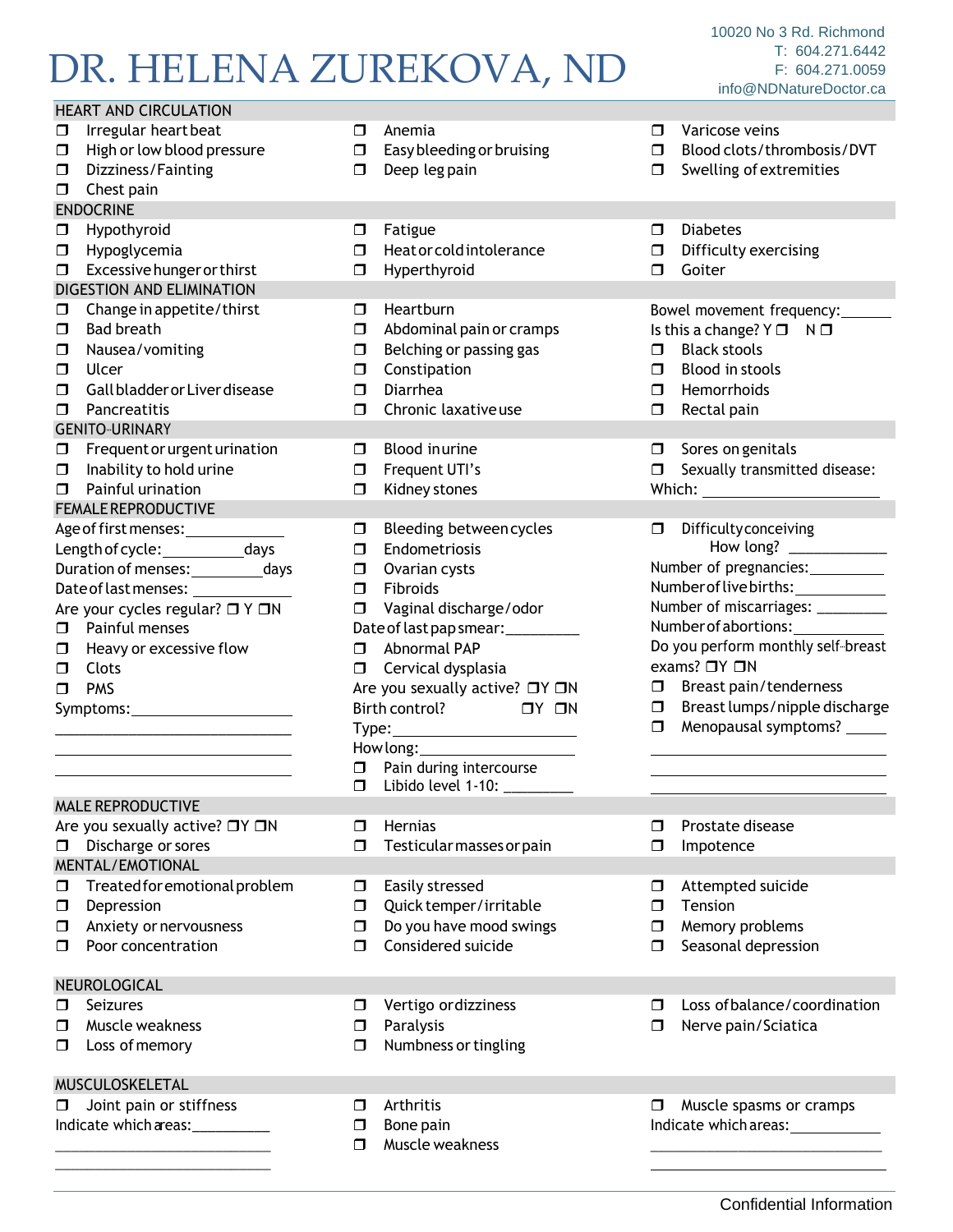### **ACUPUNCTURE INTAKE FORM**

| <b>SYMPTOMS –</b>                                   |                                                                                                                            | **NOTE**: For each symptom you currently have, rate its severity from 1-5                                                                                                                   |                                                                                                                                                                                                                |  |  |
|-----------------------------------------------------|----------------------------------------------------------------------------------------------------------------------------|---------------------------------------------------------------------------------------------------------------------------------------------------------------------------------------------|----------------------------------------------------------------------------------------------------------------------------------------------------------------------------------------------------------------|--|--|
| (5 being the worst). LEAVE BLANK IF NOT APPLICABLE. |                                                                                                                            |                                                                                                                                                                                             |                                                                                                                                                                                                                |  |  |
| LIVER / GALLBLADDER                                 |                                                                                                                            | <b>HEART/SMALL INTESTINES</b>                                                                                                                                                               | <b>SPLEEN/STOMACH</b>                                                                                                                                                                                          |  |  |
|                                                     | Irritability / Anger<br>Depression / Stress<br>Headaches / Migraines                                                       | Heart Palpitations<br>Chest Pain<br>Insomnia / Sleep Problems                                                                                                                               | Heaviness Anywhere in Body<br>Fatigue / Worse After Eating<br>$\overline{\phantom{0}}$<br>Hard to Get Up in the Moming                                                                                         |  |  |
| $\mathbb{R}^2$                                      | Visual Problems<br>Red / Dry / Itchy Eyes<br>Gall Stones<br>Dizziness<br>Blurred Vision                                    | Easily Startled<br>$\overline{\phantom{0}}$<br>Restlessness / Agitation<br>Vivid Dreams<br>Lack of Joy in Life                                                                              | Edema (Swelling)<br>$\overline{\phantom{0}}$<br>Muscles Feel Tired Often<br>$\overline{\phantom{0}}$<br>Easily Bruising & Bleeding<br>$\overline{\phantom{0}}$<br>Bad Breath<br>Decreased / Increased Appetite |  |  |
| $\overline{\phantom{0}}$                            | Feeling of Lump in Throat<br>Clenching of Teeth at Night<br>Muscle Cramping / Twitching<br>Tension<br>Joints/Neck/Shoulder | LUNG / LARGE INTESTINE<br>Dry Cough<br>$\overline{\phantom{0}}$<br>$\overline{\phantom{0}}$<br>Cough with Sputum<br>Nasal Discharge<br>$\sim$ 100 $\mu$                                     | Crave Sweets<br>Hypoglycemia<br>Difficulty Digesting Oily Foods<br>Nausea / Vomiting                                                                                                                           |  |  |
|                                                     | Pain/Tight<br>Poor Circulation<br>Soft / Brittle Nails<br>Emotional Eater                                                  | Post-Nasal Drip<br>Sinus Infection / Congestion<br>Itchy, Red or Painful Throat<br>$\overline{\phantom{0}}$<br>Dry Mouth / Throat / Nose<br>$\overline{\phantom{0}}$<br>Skin Rashes / Hives | Gas / Belching<br>Insulin Sensitivity<br>$\overline{\phantom{0}}$<br>Hemorrhoids<br>$\overline{\phantom{0}}$<br>Constipation<br>Diarrhea                                                                       |  |  |
| KIDNEY/URINARY BLADDER                              | Urinary Problems<br>Bladder Infection<br>Lack of Bladder Control<br>Weakness / Pain in Lower<br>Back                       | Snoring<br>Grief / Sadness<br>Shortness of Breath<br>Allergies / Asthma<br>Low Resistance to Colds or<br>Flu                                                                                | Abdominal Pain<br>Indigestion / Heartburn<br>Over-Thinking<br>Tendency to Gain Weight<br>Brain Foggy                                                                                                           |  |  |
|                                                     | Decrease Bone Density<br>Feel Cold Easily<br>Low Sex Drive<br>Excess Sexual Desire                                         | Sneezing<br>Mild Fever Comes & Goes<br>Smoke Cigarettes                                                                                                                                     | ENERGY LEVEL – Please circle:<br>Low 1 2 3 4 5 6 7 8 9 10 High                                                                                                                                                 |  |  |
|                                                     | Poor Memory                                                                                                                | BODY TEMPERATURE<br>Please check all the apply:                                                                                                                                             |                                                                                                                                                                                                                |  |  |
|                                                     | Loss of Hair<br>Hearing Problems<br>Cavities<br>Craving / Avoiding Salty Foods<br>Fear                                     | Cold entire body<br>Cold extremities<br>Hot all day<br>Hot only in afternoon<br>Hot only at night                                                                                           |                                                                                                                                                                                                                |  |  |
|                                                     | Hot Flush / Night Sweating                                                                                                 | Normal                                                                                                                                                                                      |                                                                                                                                                                                                                |  |  |

*Thank you & Welcome! Looking forward to working with you on your path to better health!*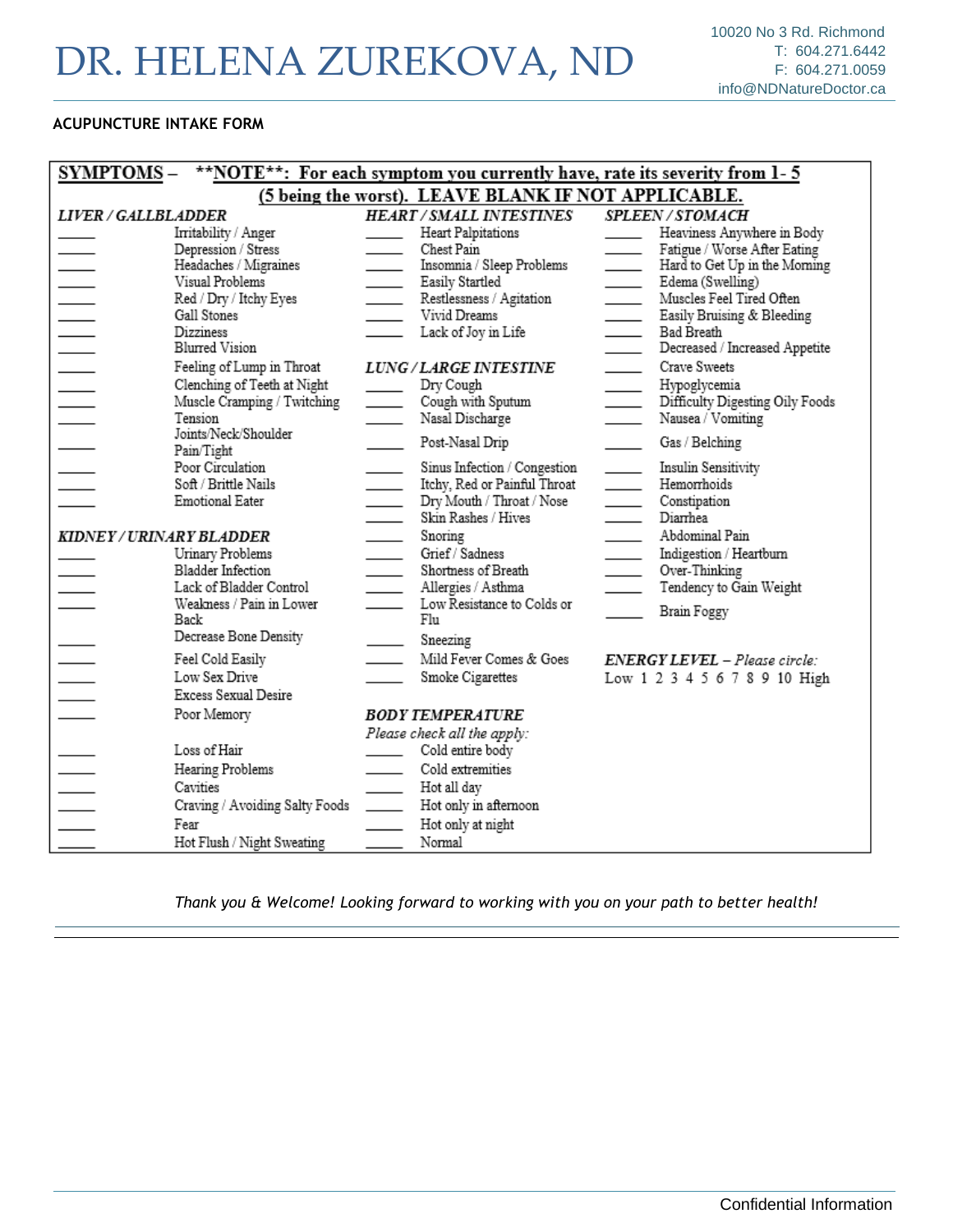### **INFORMED CONSENT AND REQUEST FOR NATUROPATHIC MEDICAL CARE & ACUPUNCTURE**

I, , hereby request and consentto examination and treatment byHelena Zurekova,

ND, and/orotherlicenseddoctorsofnaturopathicmedicine or licensed acupuncturists serving as backupforher, hereafter called allied health care provider. I can request that students and preceptors not be included in my evaluation and treatment.

#### **IunderstandthatIhavetherighttoaskquestionsanddiscusstomysatisfactionwithDr. Zurekova,and/orwiththeallied health care provider, providing backup:**

- My suspected diagnosis(es) or condition(s)
- Thenature, purpose, goals and potential benefits of the proposed care
- Theinherentrisks,complications,potentialhazardsor side• Potential consequences iftreatment or advice is not effects of treatment or procedure followed and/ or nothing is done
- The probability or likelihood of success
- Reasonable available alternatives to the proposed treatment procedure

### **I understand that a Naturopathic evaluation and treatment may include, but are not limited to:**

- Physical exam (including general, musculoskeletal, EENT, heart and lung, orthopedic and neurological assessments)
- Common diagnostic procedures (including pap smears, laboratory evaluation of blood, urine, stool and saliva)
- **•** Soft tissue and osseous manipulation (including naturopathic/osseous manipulation of the spine and extremities)
- Dietaryadviceandtherapeuticnutrition(including food,nutritional supplements,orintravenous injectionofnutrients)
- Traditional Oriental medicine- including acupuncture (insertion of specialized disposable stainless steel sterilized needles through the skin into underlying tissues at specific points on the bodies surface), moxa and cupping.
- Botanical/ herbal medicines
- Homeopathic remedies (highly diluted quantities of naturally occurring substances)
- Lifestyle counseling (including but not limited to visualization for improved lifestyle strategies)
- Bowen therapy (gentle physical therapy)
- Prescribed medication (which are within the naturopathic scope of practice in BC)
- Intravenous/Chelation/Intramuscular therapy which may include Vitamins, Minerals, Antioxidants, Amino Acids, Chelating agents, etc)

Potential risks: Pain, discomfort, blistering, minor bruising, discoloration, infections, burns, itching, loss of consciousness and deeptissue injury from needle insertions, topical procedures, heat, hydrotherapies; allergic reaction to prescribed herbs, supplements and medications; soft tissue or bony injury from physical manipulation; aggravation of pre-existing symptoms; pain at the injection site, fainting, fatigue, muscle cramps, nerve/tendon/ligament damage, lowering of blood sugar (hypoglycemia), mineral loss, and flu-like symptoms - And very rare risks: shock, infection, inflammation of the vein used for injection, phlebitis, circulatory overload, severe allergic reaction, anaphylaxis, cardiac arrest, kidney problems, liver problems Potentialbenefits: Restoration of the body's maximal and optimal functioning capacity, relief or painandothersymptomsof disease, assistance with injury and disease recovery, and prevention of disease or its progression.

Notice to pregnant women: All female patients must alert the provider if they have confirmed or suspect pregnancy as some therapies prescribed could present a risk to the pregnancy.

Noticetoindividualswithbleedingdisorders, pacemakers, and/orcancer: Foryoursafetyitisvital toalertyourprovider, Helena Zurekova, ND, of these conditions.

 $\Box$  I recognize that even the gentlest therapies may potentially have complications in certain conditions, in very young children, in the elderly, or in those on multiple medications. Hence, the information I have provided is complete and inclusive of all health concerns including the possibility of pregnancy, and all medications, including over the counter drugs and supplements. I understand the information provided on this form and agree to the foregoing, and authorize and consent to the performance of the procedures.